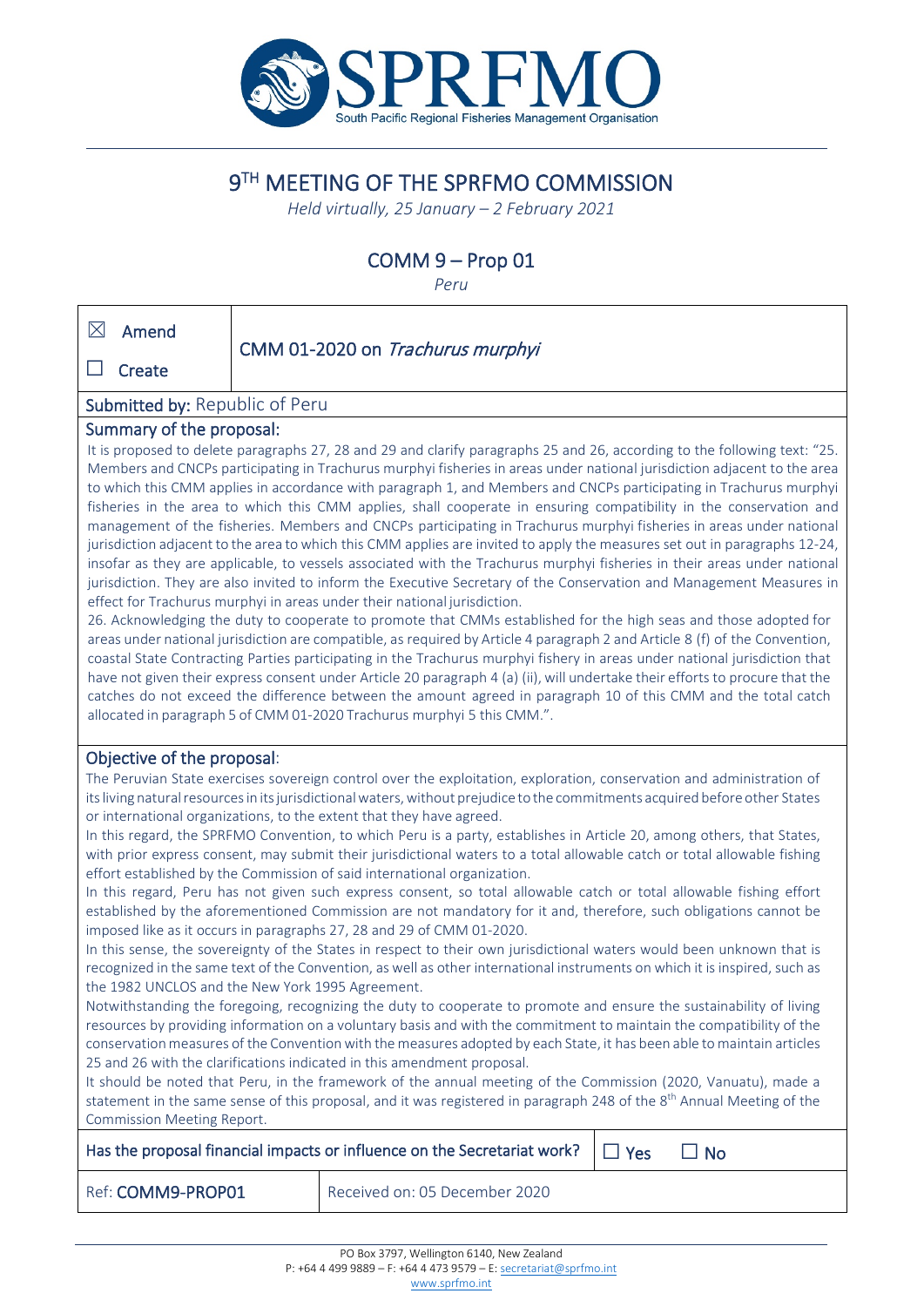

# CMM 01-2021

### Conservation and Management Measure for Trachurus murphyi

*(supersedes CMM 01-2020)*

#### The Commission of the South Pacific Regional Fisheries Management Organisation;

*NOTING* that the *Trachurus murphyi* stock remains at very low levels;

*CONCERNED* in particular with the low levels of the current biomass, historically high fishing mortality, the need to maintain low fishing mortality, and the high degree of associated uncertainties;

*TAKING INTO ACCOUNT* the outcomes of the stock assessment carried out on 7 to 12 October 2019 and the advice of the Scientific Committee;

*BEARING IN MIND* the commitment to apply the precautionary approach and take decisions based on the best scientific and technical information available as set out in Article 3 of the Convention;

*RECOGNISING* that a primary function of the Commission is to adopt Conservation and Management Measures (CMMs) to achieve the objective of the Convention, including, as appropriate, CMMs for particular fish stocks;

*AFFIRMING* its commitment to rebuilding the stock of *Trachurus murphyi* and ensuring its long-term conservation and sustainable management in accordance with the objective of the Convention;

*RECOGNISING* the need for effective monitoring and control and surveillance of fishing for *Trachurus murphyi*  in the implementation of this measure pending the establishment of monitoring, control and surveillance measures pursuant to Article 27 of the Convention;

*NOTING* Article 4(1) regarding the need to ensure compatibility of conservation and management measures established for fishery resources that are identified as straddling areas under the national jurisdiction of a coastal State Contracting Party and the adjacent high seas of the Convention Area and acknowledge their duty to cooperate to this end;

*BEARING IN MIND*, the Findings and Recommendations of the Review Panel, from 5 June 2018, convened pursuant to Article 17 and Annex II of the Convention, in relation to the Objection by the Republic of Ecuador and their statements on possible ways forward in relation to that objection;

*RECALLING* Articles 4(2), 20(3), 20(4) and 21(2) of the Convention;

*RECALLING* also Article 21(1) of the Convention;

*ADOPTS* the following CMM in accordance with Articles 8 and 21 of the Convention:

#### General Provisions

- 1. This CMM applies to fisheries for *Trachurus murphyi* undertaken by vessels flagged to Members and Cooperating Non-Contracting Parties (CNCPs) included on the Commission Record of Vessels (CMM 05-2019) in the Convention Area and, in accordance with Article 20(4)(a)(iii) and with the express consent of Chile and Ecuador, to fisheries for *Trachurus murphyi* undertaken by Chile and Ecuador in areas under their national jurisdiction.
- 2. Only fishing vessels duly authorised pursuant to Article 25 of the Convention and in accordance with CMM 05-2019 (Record of Vessels) that are flagged to Members and Cooperating Non-Contracting Parties (CNCPs) shall participate in the fishery for *Trachurus murphyi* in the Convention Area.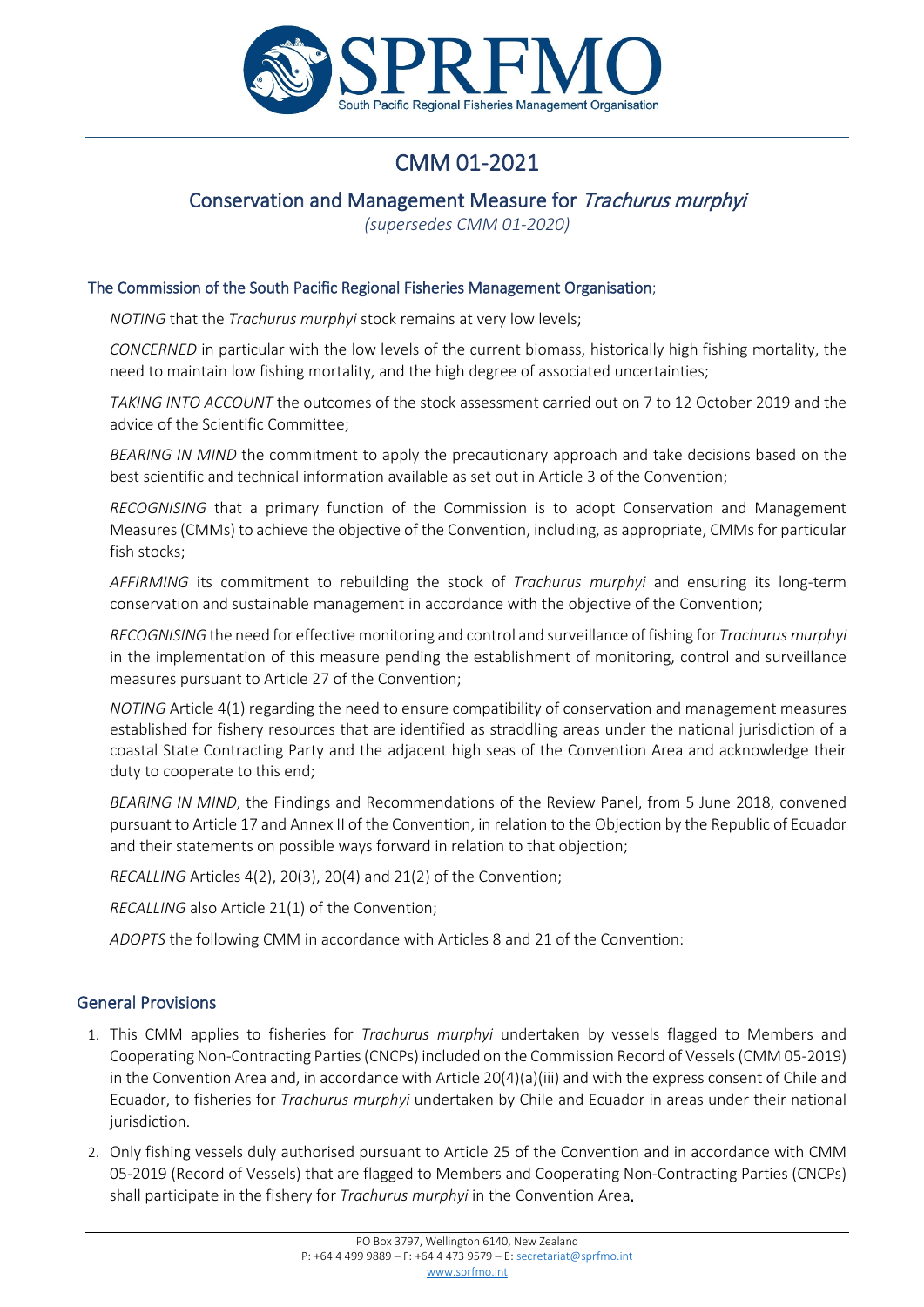

3. This CMM is not to be considered a precedent for future allocation decisions.

#### Effort Management

4. Relevant Members and CNCPs shall limit the total gross tonnage  $(GT)^1$  of vessels flying their flag and participating in the fishing activities described in Article 1, (1)(g)(i) and (ii) of the Convention in respect of the *Trachurus murphyi* fisheries in the Convention Area to the total tonnage of their flagged vessels that were engaged in such fishing activities in 2007 or 2008 or 2009 in the Convention Area and as set out in Table 1 of CMM 1.01 (*Trachurus murphyi*; 2013). Such Members and CNCPs may substitute their vessels as long as the total level of GT for each Member and CNCP does not exceed the level recorded in that table.

#### Catch Management

- 5. In 2020 the total catch of *Trachurus murphyi* in the area to which this CMM applies in accordance with paragraph 1 shall be limited to 618,001 tonnes. Members and CNCPs are to share in this total catch in the tonnages set out in Table 1 of this CMM.
- 6. Catches will be attributed to the flag State whose vessels have undertaken the fishing activities described in Article  $1 (1)(g)(i)$  and (ii) of the Convention.
- 7. In the event that a Member or CNCP reaches 70% of its catch limit set out in Table 1, the Executive Secretary shall inform that Member or CNCP of that fact, with a copy to all other Members and CNCPs. That Member or CNCP shall close the fishery for its flagged vessels when the total catch of its flagged vessels is equivalent to 100% of its catch limit. Such Member or CNCP shall notify promptly the Executive Secretary of the date of the closure.
- 8. The provisions of this CMM are without prejudice to the right of Members and CNCPs to adopt measures limiting vessels flying their flag and fishing for *Trachurus murphyi* in the Convention Area to catches less than the limits set out in Table 1. In any such case, Members and CNCPs shall notify the Executive Secretary of the measures, when practicable, within 1 month of adoption. Upon receipt, the Executive Secretary shall circulate such measures to all Members and CNCPs without delay.
- 9. By 31 December each year a Member or CNCP may transfer to another Member or CNCP all or part of its entitlement to catch up to the limit set out in Table 1, without prejudice to future agreements on the allocation of fishing opportunities, subject to the approval of the receiving Member or CNCP. When receiving fishing entitlement by transfer, a Member or CNCP may either allocate it domestically or endorse arrangements between owners participating in the transfer. Members and CNCPs receiving fishing entitlements by transfer who have consented to a total allowable catch that will apply throughout the range of the fishery resource under Art 20(4)(a)(iii) may pursue those entitlements in the Convention Area and in their areas under their national jurisdiction. Before the transferred fishing takes place, the transferring Member or CNCP shall notify the transfer to the Executive Secretary for circulation to Members and CNCPs without delay.
- 10. Members and CNCPs agree, having regard to the advice of the Scientific Committee, that catches of *Trachurus murphyi* in 2020 throughout the range of the stock should not exceed 680,000 tonnes.
- 11. The Executive Secretary shall inform Members and CNCPs when catches of *Trachurus murphyi* in the range of its distribution have reached 70% of the amount referred to in paragraph 10. The Executive Secretary shall notify Members and CNCPs when the amount referred to in paragraph 10 has been reached.

<span id="page-2-0"></span><sup>&</sup>lt;sup>1</sup> In the event that GT is not available, Members and CNCPs shall utilise Gross Registered Tonnage (GRT) for the purposes of this CMM.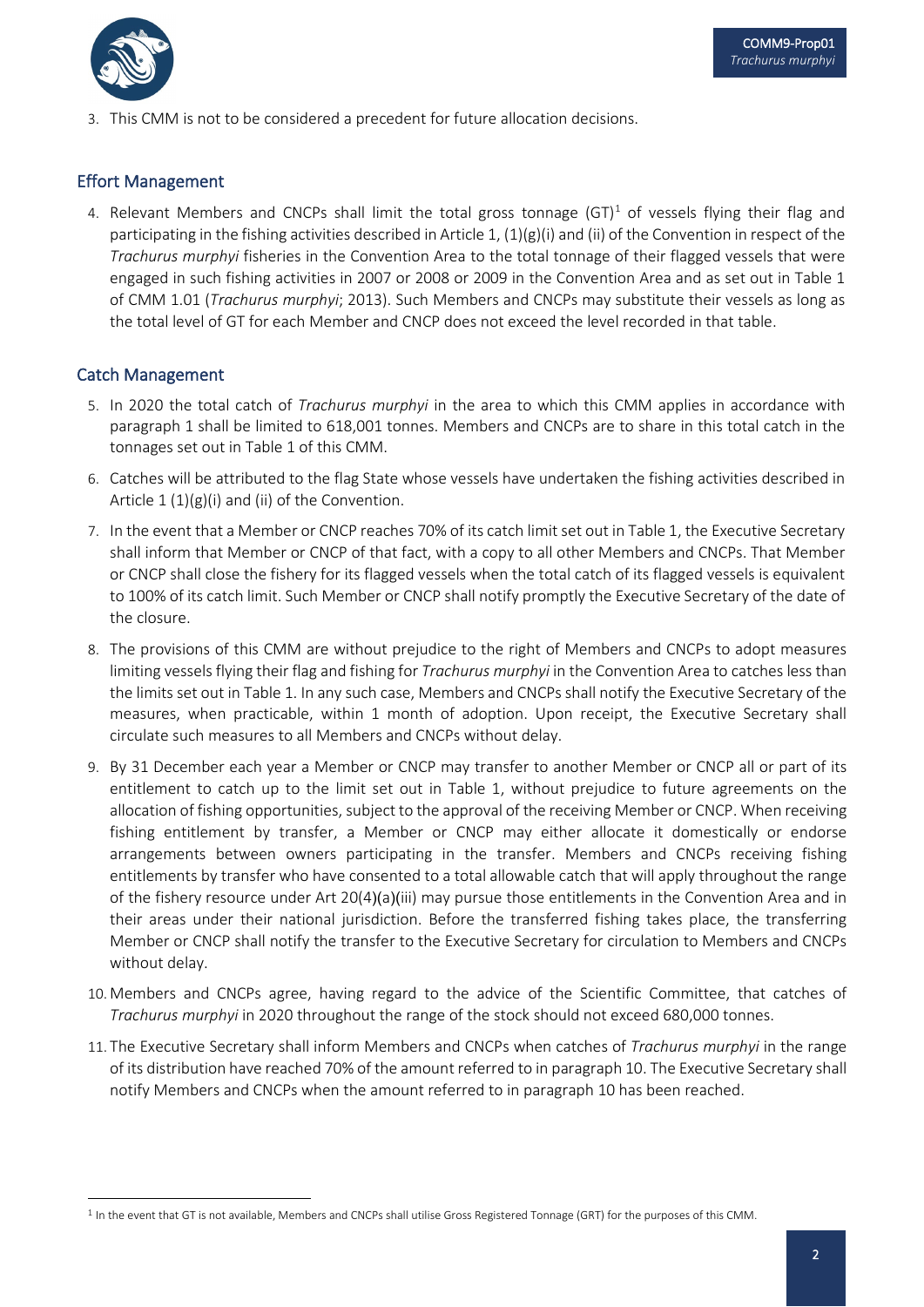

### Data Collection and Reporting

- 12. Members and CNCPs participating in the *Trachurus murphyi* fishery shall report in an electronic format the monthly catches of their flagged vessels to the Secretariat within 20 days of the end of the month, in accordance with CMM 02-2020 (Data Standards) and using templates prepared by the Secretariat and available on the SPRFMO website.
- 13. When total catches have reached 70% of the amount indicated in paragraph 10, Members and CNCPs agree to implement a 15-day reporting period:
	- a) for purposes of implementing this system, the calendar month shall be divided into 2 reporting periods, *viz*: day 1 to day 15 and day 16 to the end of the month;
	- b) once the 15-day reporting has been activated, Members and CNCPs shall report their catches within 10 days of the end of each period, excepting the first report, which shall be made within 20 days of the end of the period.
- 14. The Executive Secretary shall circulate monthly catches, aggregated by flag State, to all Members and CNCPs on a monthly basis. Once 15-day reporting has been activated the Executive Secretary shall circulate 15-day catches, aggregated by flag State, to all Members and CNCPs on a 15-day basis.
- 15. Except as described in paragraphs 12 and 13 above, each Member and CNCP participating in the *Trachurus murphyi* fishery shall collect, verify, and provide all required data to the Executive Secretary, in accordance with CMM 02-2020 (Data Standards) and the templates available on the SPRFMO website, including an annual catch report.
- 16. The Executive Secretary shall verify the annual catch reports submitted by Members and CNCPs against the submitted data (tow-by-tow in the case of trawlers, and set-by-set or trip-by-trip in the case of purse-seine fishing vessels). The Executive Secretary shall inform Members and CNCPs of the outcome of the verification exercise and any possible discrepancies encountered.
- 17. Members and CNCPs participating in the *Trachurus murphyi* fisheries shall implement a vessel monitoring system (VMS) in accordance with CMM 06-2020 (VMS) and other relevant CMMs adopted by the Commission.
- 18. Each Member and CNCP participating in the *Trachurus murphyi* fishery shall provide the Executive Secretary a list of vessels<sup>[2](#page-3-0)</sup> they have authorised to fish in the fishery in accordance with Article 25 of the Convention and CMM 05-2019 (Record of Vessels) and other relevant CMMs adopted by the Commission. They shall also notify the Executive Secretary of the vessels that are actively fishing or engaged in transhipment in the Convention Area within 20 days of the end of each month. The Executive Secretary shall maintain lists of the vessels so notified and will make them available on the SPRFMO website.
- 19. The Executive Secretary shall report annually to the Commission on the list of vessels having actively fished or been engaged in transhipment in the Convention Area during the previous year using data provided under CMM 02-2020 (Data Standards).
- 20. In order to facilitate the work of the Scientific Committee, Members and CNCPs shall provide their annual national reports, in accordance with the existing guidelines for such reports, in advance of the 2020 Scientific Committee meeting. Members and CNCPs shall also provide observer data for the 2020 fishing season to the Scientific Committee to the maximum extent possible. The reports shall be submitted to the Executive Secretary at least one month before the 2020 Scientific Committee meeting in order to ensure that the Scientific Committee has an adequate opportunity to consider the reports in its deliberations. Members should notify the Executive Secretary in the event they will not be submitting an annual report together with the reasons for not doing so.

<span id="page-3-0"></span><sup>&</sup>lt;sup>2</sup> Fishing vessels as defined in Article 1 (1)(h) of the Convention.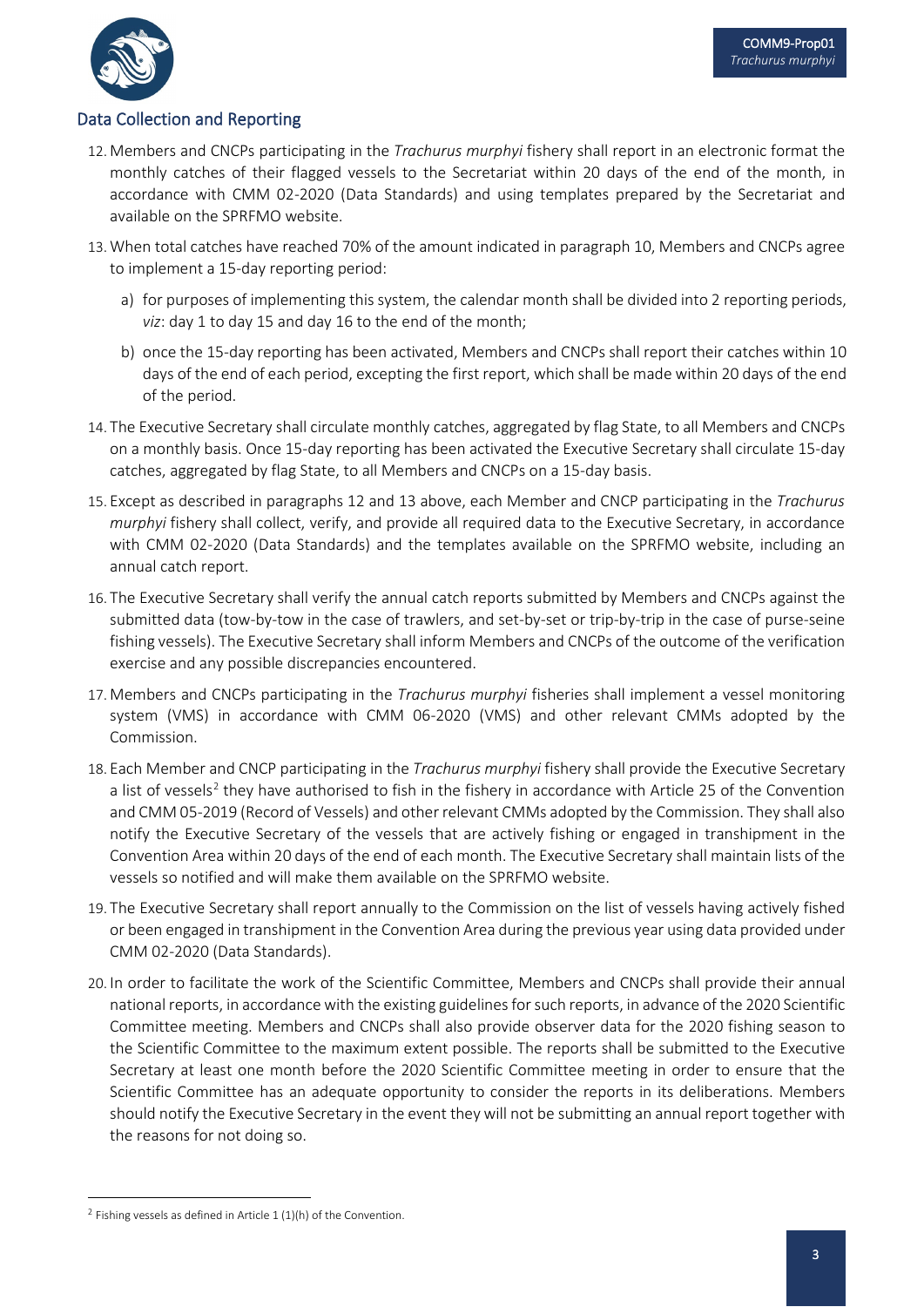

- 21. In accordance with Article 24(2) of the Convention, all Members and CNCPs participating in the *Trachurus murphyi* fishery shall provide a report describing their implementation of this CMM in accordance with the timelines specified in CMM 10-2020 (Compliance Monitoring Scheme). On the basis of submissions received the CTC shall develop a template to facilitate future reporting. The implementation reports will be made available on the SPRFMO website.
- 22. The information collected under paragraphs 11, 13 and 18, and any stock assessments and research in respect of *Trachurus murphyi* fisheries shall be submitted for review to the Scientific Committee. The Scientific Committee will conduct the necessary analysis and assessment, in accordance with its SC Multiannual workplan (2020) agreed by the Commission, in order to provide updated advice on stock status and recovery.
- 23. Contracting Parties and CNCPs, as port States, shall, subject to their national laws, facilitate access to their ports on a case-by-case basis to reefer vessels, supply vessels and vessels fishing for *Trachurus murphyi* in accordance with this CMM. Contracting Parties and CNCPs shall implement measures to verify catches of *Trachurus murphyi* caught in the Convention Area that are landed or transhipped in its ports. When taking such measures, a Contracting Party or CNCP shall not discriminate in form or fact against fishing, reefer or supply vessels of any Member or CNCP. Nothing in this paragraph shall prejudice the rights, jurisdiction and duties of these Contracting Parties and CNCPs under international law. In particular, nothing in this paragraph shall be construed to affect:
	- a) the sovereignty of Contracting Parties and CNCPs over their internal, archipelagic and territorial waters or their sovereign rights over their continental shelf and in their exclusive economic zone;
	- b) the exercise by Contracting Parties and CNCPs of their sovereignty over ports in their territory in accordance with international law, including their right to deny entry thereto as well as adopt more stringent port State measures than those provided for in this CMM and other relevant CMMs adopted by the Commission.
- 24.Until the Commission adopts an Observer Programme in accordance with Article 28 of the Convention, all Members and CNCPs participating in the *Trachurus murphyi* fishery shall ensure a minimum of 10% scientific observer coverage of trips for trawlers and purse seiners flying their flag and ensure that such observers collect and report data as described in CMM 02-2020 (Data Standards). In the case of the flagged vessels of a Member or CNCP undertaking no more than 2 trips in total, the 10% observer coverage shall be calculated by reference to active fishing days for trawlers and sets for purse seine vessels.

#### Cooperation in Respect of Fisheries in Adjacent Areas Under National Jurisdiction

- 25. Members and CNCPs participating in *Trachurus murphyi* fisheries in areas under national jurisdiction adjacent to the area to which this CMM applies in accordance with paragraph 1, and Members and CNCPs participating in *Trachurus murphyi* fisheries in the area to which this CMM applies, shall cooperate in ensuring compatibility in the conservation and management of the fisheries. Members and CNCPs participating in *Trachurus murphyi* fisheriesin areas under national jurisdiction adjacent to the area to which this CMM applies are invited to apply the measures set out in paragraphs 12-24, insofar as they are applicable, to vessels associated with the *Trachurus murphyi* fisheries in their areas under national jurisdiction. They are also invited to inform the Executive Secretary of the Conservation and Management Measures in effect for *Trachurus murphyi* in areas under their national jurisdictio*n*.
- 26. Acknowledging the duty to cooperate to promote that CMMs established for the high seas and those adopted for areas under national jurisdiction are compatible, as required by Article 4 paragraph 2 and Article 8 (f) of the Convention, coastal State Contracting Parties participating in the *Trachurus murphyi* fishery in areas under national jurisdiction that have not given their express consent under Article 20 paragraph 4 (a) (ii), will undertake their efforts to procure that the catches do not exceed the difference between the amount agreed in paragraph 10 of this CMM and the total catch allocated in paragraph 5 of CMM 01-2020 *Trachurus*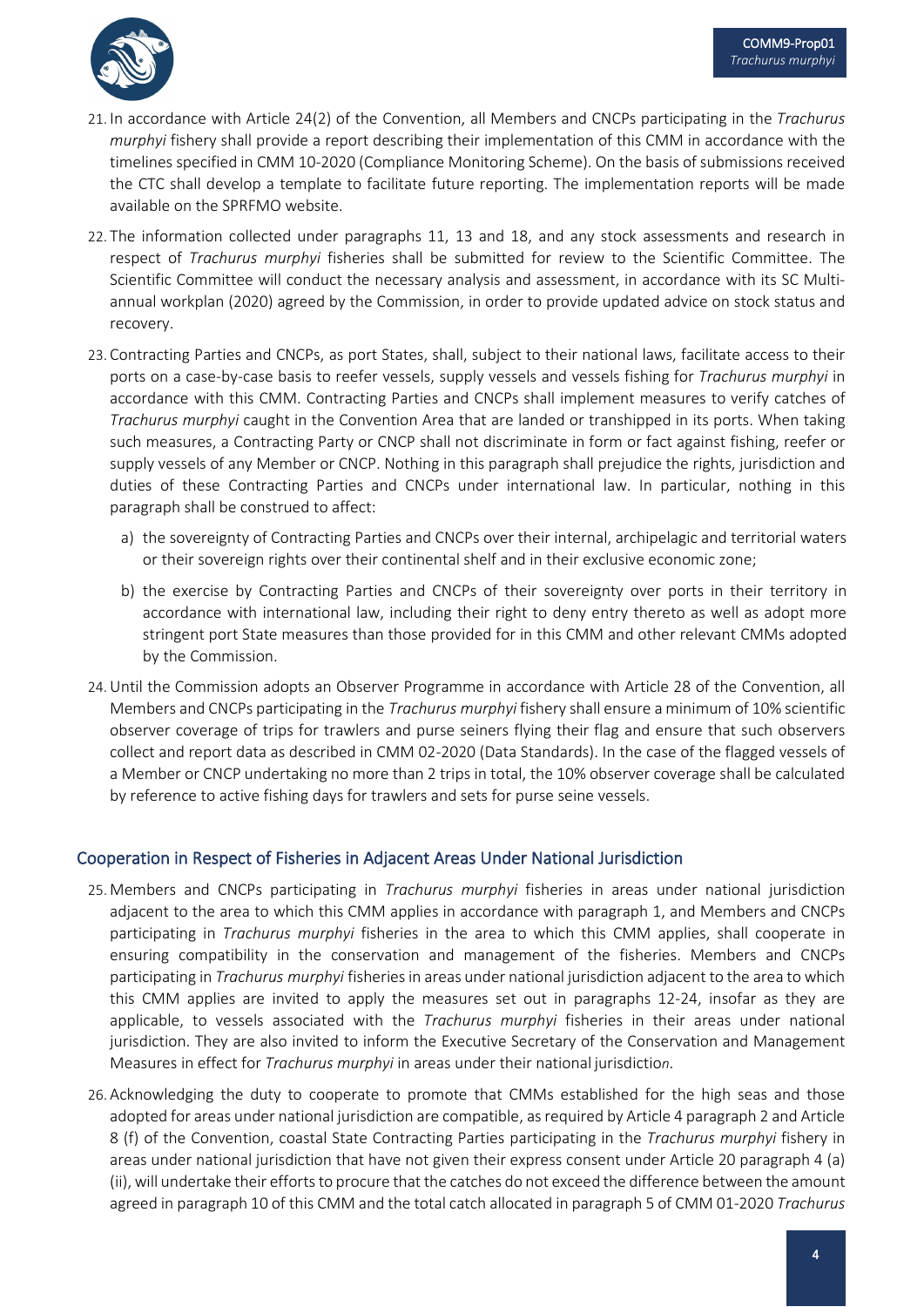

#### Special Requirements of Developing States

27. In recognition of the special requirements of developing States, in particular small island developing States and territories and possessions in the region, Members and CNCPs are urged to provide financial, scientific and technical assistance, where available, to enhance the ability of those developing States and territories and possessions to implement this CMM.

#### Review

- 28. This Measure shall be reviewed by the Commission in 2021. The review shall take into account the latest advice of the Scientific Committee and the CTC, and the extent to which this CMM, CMM 1.01 (*Trachurus murphyi*, 2013), CMM 2.01 (*Trachurus murphyi,* 2014), CMM 3.01 (*Trachurus murphyi*; 2015), CMM 4.01 (*Trachurus murphyi,* 2016), CMM 01-2017 (*Trachurus murphyi*), CMM 01-2018 (*Trachurus murphyi*) and CMM 01-2019 (*Trachurus murphyi*) as well as the Interim Measures for pelagic fisheries of 2007, as amended in 2009, 2011 and 2012, have been complied with.
- 29. Without prejudice to Members and CNCPs without an entitlement in Table 1 and the rights and obligations specified in Article 20(4)(c) and having regard to paragraph 10, the percentages included in Table 2 will be used by the Commission as a basis for the allocation of Member and CNCPs' catch limits from 2018 to 2021 inclusive.

| Member / CNCP             | <b>Tonnage</b> |
|---------------------------|----------------|
| Chile                     | 439 034        |
| China                     | 43 164         |
| Cook Islands              |                |
| Cuba                      | 1517           |
| Ecuador                   | 8594           |
| European Union            | 41538          |
| Faroe Islands             | 7539           |
| Korea                     | 8719           |
| Peru (HS)                 | 13793          |
| <b>Russian Federation</b> | 22 3 21        |
| Vanuatu                   | 31782          |
|                           |                |
| Total                     | 618 001        |

Table 1: Tonnages in 2020 fishery as referred to in paragraph 5.

Table 2: Percentages<sup>[3](#page-5-0)</sup> related to the catches referred to in paragraph 10.

| Member / CNCP |         |
|---------------|---------|
| Chile         | 64.5638 |
| China         | 6.3477  |
| Cook Islands  | 0.0000  |
| Cuba          | 0 2231  |

<span id="page-5-0"></span><sup>3</sup> These percentages shall apply from 2018 to 2021 inclusive as amended in 2020.